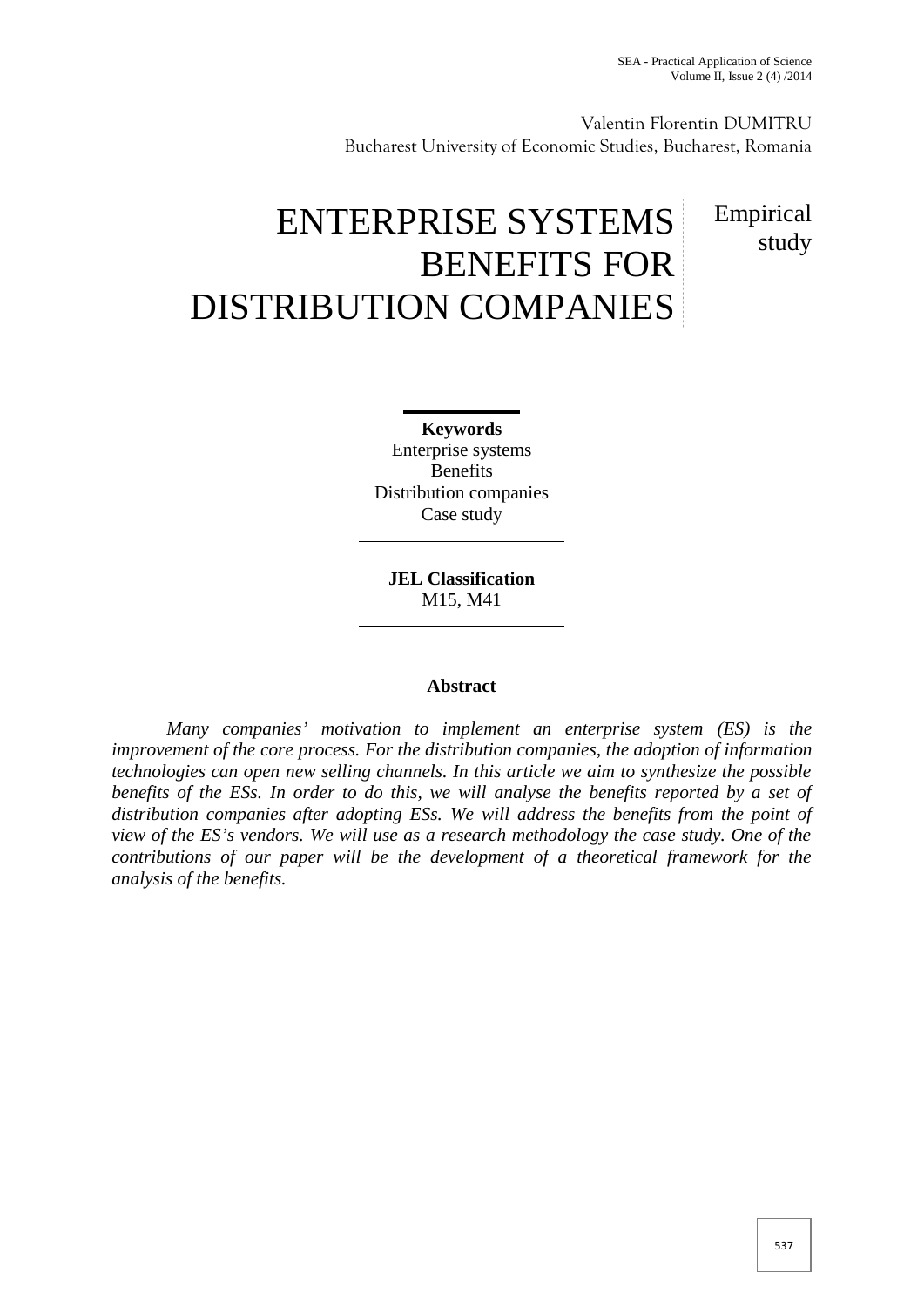# **1. Introduction**

The cost of information technologies in general and the ESs in particular is very big. Thus, we assume that the companies expect benefits to offset the investment. In this article we will analyse the benefits declared by a group of companies.According to Shang and Seddon (2003), ESs are integrated, enterprise-wide, packaged software applications that impound deep knowledge of business practices accumulated from vendor implementations in many organizations.

In general, it is considered that the enterprise systems incorporate the best practices that exist in a domain. Previous studies report that one motivation when selecting an enterprise system is the fit between the system and the company. So, we considered reasonable to analyse the benefits obtained by companies in a specific activity domain. Therefore, we selected the wholesale trade and distribution domain. Dealing generally with a big number of products, the globalization and facing rapid development of new selling channels (such as the Internet and Social media), this domain is particularly interesting for the implementation of the ESs.

The remainder of the paper is organized as it follows: first, we present a literature review and we introduce a few theoretical frameworks for the analysis of the benefits; next, we briefly introduce the characteristics of the wholesale trade and distribution domain; the presentation of the research methodology follows; the paper ends with the discussion of the results and our conclusions.

## **2. The benefits of ESs**

Previous papers have classified the benefits of the companies incorporating ESs using different criteria, as presented in Table 1.

Two factors that affect the benefits identified from ESs implementation and employment are the stage when the benefits are assessed and the motivation for adopting the system (Esteves, 2009). Thus, some studies split the benefits according to the implementation stage, into intermediate ERP benefits and overall ERP benefits (Gattiker and Goodhue, 2005). A connection between the motivation for the ESs adoption and the benefits perceived is outlined by other studies, too (Velcu, 2007). This connection would enable the measurement of the achievement of the desired goals of ESs (Chand et al., 2005).

Many previous studies didn't find a positive relationship between the investment in IT and the performance of the company (Poston and Grabski, 2000), as the performance is determined by many other factors, or found mixed results (Hendricks et al., 2006). Yet, Hunton et al. (2003) report a decrease in performance for the non-adopters, which shows that the companies should adopt ESs in order to stay competitive (O'Leary, 2004). Floyd

and Wooldridge (1990) show that the effect of IT investment on performance is modestly positive or neutral, while when IT is strategically misaligned, its impact on performance is negative. An ES should be selected if it corresponds to the company's strategy.

A central factor in the implementation of an ES is the redesign of the internal processes of the organization to simplify the operations for faster decision-making (Bingi et al., 1999; Summer, 2000; Somers and Nelson, 2004). An implementation transforms the organization. Previous studies report efficiency benefits in the post-implementation years (Velcu, 2005). More benefits after additional experience are reported by Shang and Seddon (2003) as well.

Seddon et al. (1999) argue that it is pointless to talk about the benefits of IT systems without referring to them from the point of view of a specific group of stakeholders. Automating the business processes can generate benefits in the relationship of the company with the customers, as when a company is using an ES it realizes that it can use it to conduct the processes which involve the stakeholders (Chand et al., 2005). ES use enables the companies to transform their processes to provide value-added services to stakeholders. Improved service time in accounting tasks and improved access to information may lead to improved customer service (Velcu, 2007). In other words, from the balanced scorecard perspective, internal benefits generate customer benefits and financial benefits.

Sometimes, identifying the benefits generated by the ESs adoption may be difficult, especially in the case of the intangible benefits (Law and Ngai, 2007). Also, categorizing the benefits is difficult.

## **3. The characteristics of the wholesale trade and distribution domain**

The wholesale trade and distribution companies sell merchandise to retailers. These companies sell any type of goods. They can sell many types of products or a limited range of products, coming from only one producer. In U.S., for instance, this industry offers one out of 20 jobs. The competition they face is very big and the margins they use are generally low. They depend on selling big quantities of merchandise. Most of the companies employ a small number of persons.These companies may offer other services to their customers, such as financing the purchases or technical support.

These companies track billions of orders and maintain incredible amounts of data. Given the characteristics of the industry, the managers are using the data to add value to customers, grow revenue, and identify opportunities for improvement that deliver bottom-line growth (NAW, 2014). The use of the information technologies was offering a competitive advantage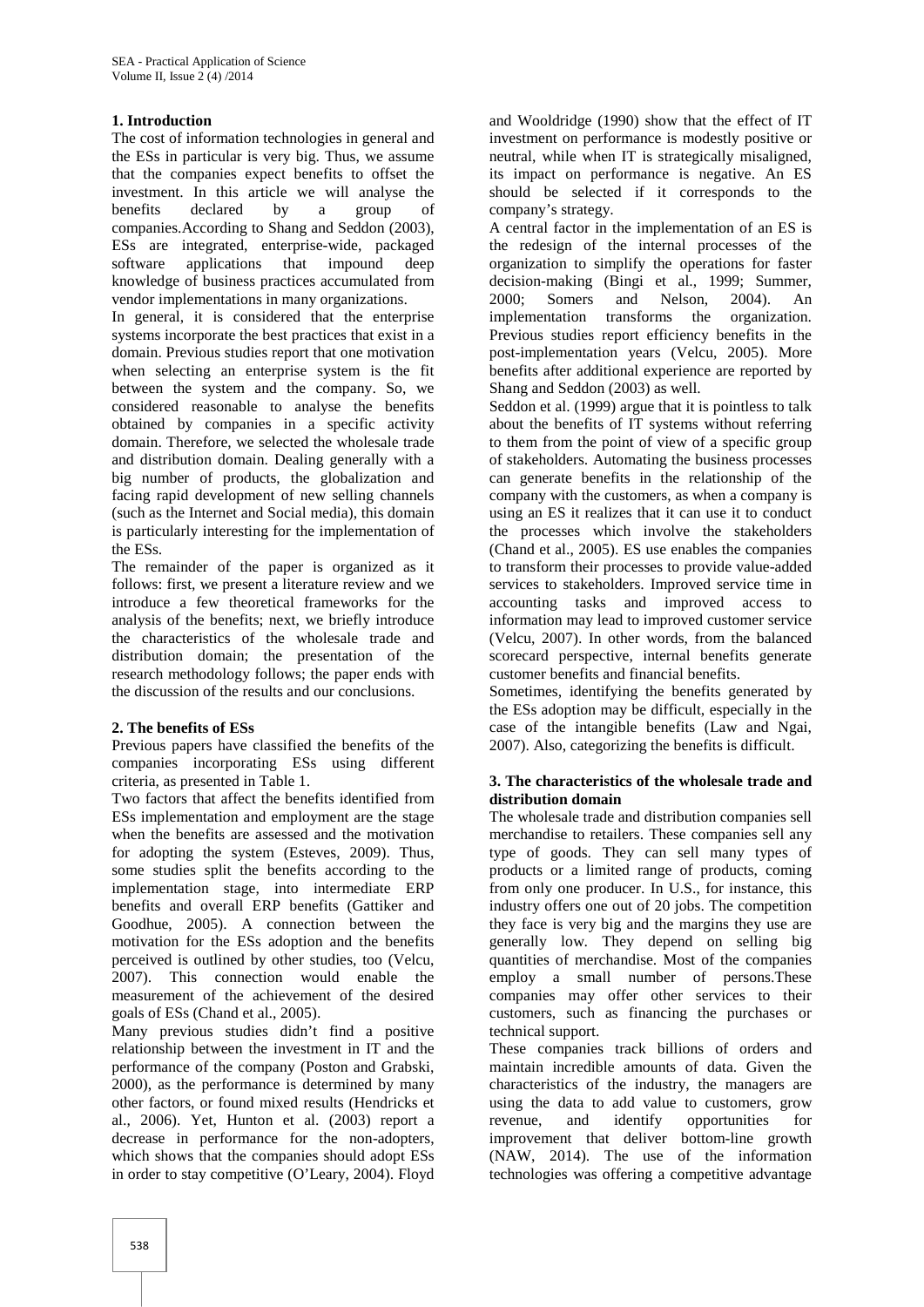ten years ago. Now, it is a necessity to stay competitive and it changed the way distributors are doing business. Thus, distributors are continuously investing in technology. Among the benefits obtained from this investment, they mention sharing information within the company, improving customer satisfaction, process efficiency, cost control, profitability growth. IT investment (in the form of internet and Web applications, mobility solutions, CRM, social media applications and/or business analytics) is considered by the biggest number of distributors.

The selling strategies of the wholesale trade and distribution companies vary greatly. Nowadays, these companies focus on e-commerce.

## **4. Research methodology**

Our first research hypothesis article was:

H1. Companies in different activity domains tend to notice different benefits from the implementation of ESs.

We wanted to see how we can classify the benefits of the wholesale and distribution companies. In order to do this, we downloaded the success stories provided by SAP customers at the link: http://www.inecom.com.sg/success-

stories/wholesale-trade-distribution.All the implementations were made by a SAP Gold Partner, Inecom. In total, eight success stories for this activity domain were disclosed. Our analysis was of a qualitative type: we read the stories, identified the benefits and categorised them according to the five theoretical frameworks presented in Table 1. For each success story we collected: industry, key challenges, project objectives, motivation for choosing the ES, previous difficulties, key benefits. All the companies are in the post-implementation phase.

One of the aims of our study was to test the theoretical frameworks developed in previous works in the specific context of this activity domain. In this case, our second research hypothesis was:

H2. The theoretical frameworks can be developed in order to capture the characteristics of all theactivity domains.

## **5. Results of the study**

The number of benefits reported by each company is presented in Table 2.

In total, we identified 57 benefits. The benefits were further codified and categorized. The benefits identified are summarized in Table 3.

The most mentioned benefit was the increase in productivity and better processes (six out of eight companies), followed by better reports and accuracy. We notice that each of the benefits: debtors' reduction, improved image, increased sales volume, restrictions regarding the data integration and supply chain efficiency were

mentioned only once. These benefits were generated by the company's motivation to adopt the ES. For instance, the company mentioning the supply chain efficiency as a benefit adopted the system for a tighter and seamless integration with the partners' systems. The increased sales volume was mentioned by a company which purchased the system because it wanted to offer its distributors new opportunities to place an order. As the company was not very big, it couldn't change its margins. Thus, in order to stay competitive, it needed to create another advantage. After analysing the database, we noticed that no company mentioned the increase in performance as a benefit. Even though all the companies in our sample mentioned as motivation to buy the system Inecom's professionalism and three of them purchased a new system because the old vendor exited their market, only two of them considered the support of the vendor as a benefit.

## **6. Discussion and conclusions**

Our first hypothesis was: Companies in different activity domains tend to notice different benefits from the implementation of ESs. Three categories of benefits were addressed mostly by previous authors: performance, internal processes redesign, changes in the relationship with the stakeholders. In our study, which was conducted only for wholesale trade and distribution companies, the most mentioned benefits were increase in productivity, better processes, better reports and accuracy. The performance wasn't mentioned by any company. The customers were the only category of stakeholders mentioned. Yet, we consider that the better reports and the accuracy are mentioned as some of the most important benefits because of the characteristics of this industry. So, our first hypothesis is tested.

Regarding the second hypothesis of our study (The theoretical frameworks can be developed in order to capture the characteristics of all the activity domains), in our analysis, we tried to map the benefits identified with the categories mentioned in Table 1. The number of benefits in each category is presented in Table 4.

In our opinion, the best representation of the benefits is offered by the classification suggested by Soja (2005). Yet, we think that the first category – economic (which refers to the company's economic condition, including financial resources and costs) should be renamed as performance. In our opinion, the term performance is more comprehensive, dealing also with the part of revenues and consequently with the part of profit. Another change that we suggest refers to the theoretical framework suggested by Boulianne, 2007; Duh et al., 2006; Hoque and James, 2000; Ittner and Larcker, 1998. Many developments were made to the Balanced Scorecard during the last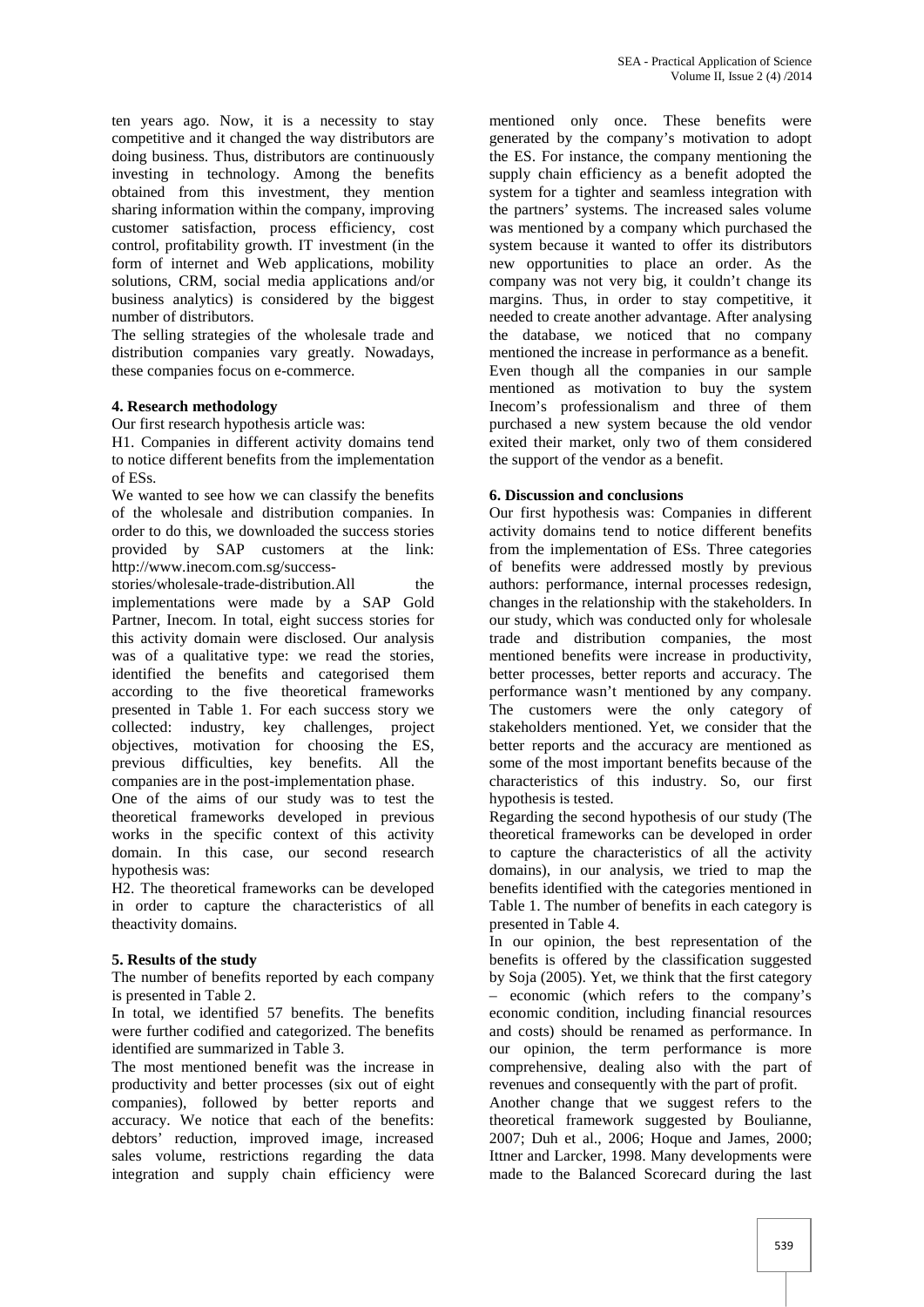years. Thus, in 2001, Hockerts (cited by Biecker et al., 2001) suggested that companies should prepare the Sustainability Balanced Scorecard, which includes a fifth dimension, Society. We consider that this dimension should be included in the classification of the benefits obtained from an ES's implementation, too.

So, we consider that our second hypothesis was tested.

One of the contributions of our study is that we analysed the benefits from the point of view of one activity domain. Another contribution was that the study used five different theoretical frameworks for the classification of the benefits. A limitation of the paper was that we used only eight companies in our study.

## **7. Acknowledgements**

This work was supported from the European Social Fund through Sectorial Operational Programme Human Resources Development 2007–2013, project number POSDRU/159/1.5/S/142115, project title "Performance and Excellence in Postdoctoral Research in Romanian Economics Science Domain."

## **Reference list:**

- [1] Bieker, T., Dyllick, T., Gminder, C. U., Hockerts, K. (2001): "Towards a Sustainability Balanced Scorecard. Linking Environmental and Social Sustainability to Business Strategy", Research Working Paper, *Institute for economy and Environment University of St. Gallen, INSEAD*
- [2] Bingi, P., Sharma, M.K., Godla, J.K. (1999): "Critical Issues Affecting an ERP Implementation", *Information Systems Management*, Vol. 16, Issue 3, pp.7-15
- [3] Boulianne, E. (2007): "The Weighting Effect of Balanced Scorecard Dimensions on Performance Evaluation", *30th Annual Congress European Accounting Association, 25-27 April 2007*, pp.219
- [4] Chand, D., Hachey, G., Hunton, J., Owhoso, V.,Vasudevan, S. (2005): "A balanced scorecard based framework for assessing the strategic impacts of ERP systems", *Computers in Industry*, Vol. 56, pp.558-572
- [5] Deloitte Consulting (1998): *"ERP's Second Wave,"* New York, Deloitte Consulting
- [6] Duh, R.R., Chow, C.W., Hueiling, C. (2006) "Strategy, IT applications for planning and control, and firm performance: The impact of impediments to IT implementation", *Information & Management*, Vol. 43, pp.939- 949
- [7] Esteves, J. (2009): "A benefits realisation roadmap framework for ERP usage in small and medium-sized enterprise,"*Journal of*

*Enterprise Information Management*, vol. 22, no. 1/2, pp. 25-35

- [8] Floyd, S.W., Wooldridge, B. (1990): "Path Analysis of the Relationship between Competitive Strategy, Information Technology, and Financial Performance," *Journal of Management Information Systems*, Vol. 7, No. 1, pp. 47-64
- [9] Gattiker, T.F.,Goodhue, D.L. (2005): "What happens after ERP implementation: understanding the impact of interdependence and differentiation on plant-level outcomes,"*MIS Quarterly,*29(3), pp. 559–585
- [10] Gefen, D.,Ragowsky, A. (2005): "A multilevel approach to measuring the benefits of the ERP system in manufacturing firms," *Information Systems Management*; Winter 2005; 22, 1
- [11] Hendricks, K.B., Singhal, V.R.,Stratman, J.K. (2006): "The impact of enterprise systems on corporate performance: A study of ERP, SCM, and CRM system implementations", *Journal of Operations Management*, 25, pp. 65-82
- [12] Hoque, Z., James, W. (2000): "Linking Balanced Scorecard Measures to Size and Market Factors: Impact on Organizational Performance", *Journal of Management Accounting Research*, Vol. 12, pp.1-17
- [13] Hunton, J., Lippincott, B., Reck, J.L. (2003): "Enterprise resource planning systems: comparing firm performance of adopters and nonadopters," *International Journal of Accounting Information Systems*, vol. 4, issue 3, September, pp. 165-184
- [14] Ittner, C.D., Larcker, D.F. (1998): "Innovations in Performance Measurement: Trends and research Implications", *Journal of Management Accounting Research*, Vol. 10, pp.205-238
- [15] Law, C., Ngai, E. (2007): "ERP systems adoption: an exploratory study of the organizational factors and impacts of ERP success,"*Information & Management*, 44, pp. 418-432
- [16] NAW (2014): 2014 McGladrey Distribution Monitor Report, available on-line at: http://www.naw.org/tmp/2014\_distribution\_m onitor report.pdf (accessed 22nd September, 2014)
- [17] O'Leary, D.E. (2004): "Enterprise Resource Planning (ERP) Systems: An Empirical Analysis of Benefits," *Journal of Emerging Technologies in Accounting*, vol. 1, pp. 63-72
- [18] Poston, R., Grabski, S. (2000): "The impact of enterprise resource planning systems on firm performance." In *Proceedings of International Conference on Information Systems*, 479-493, Brisbane, Australia, December 10-13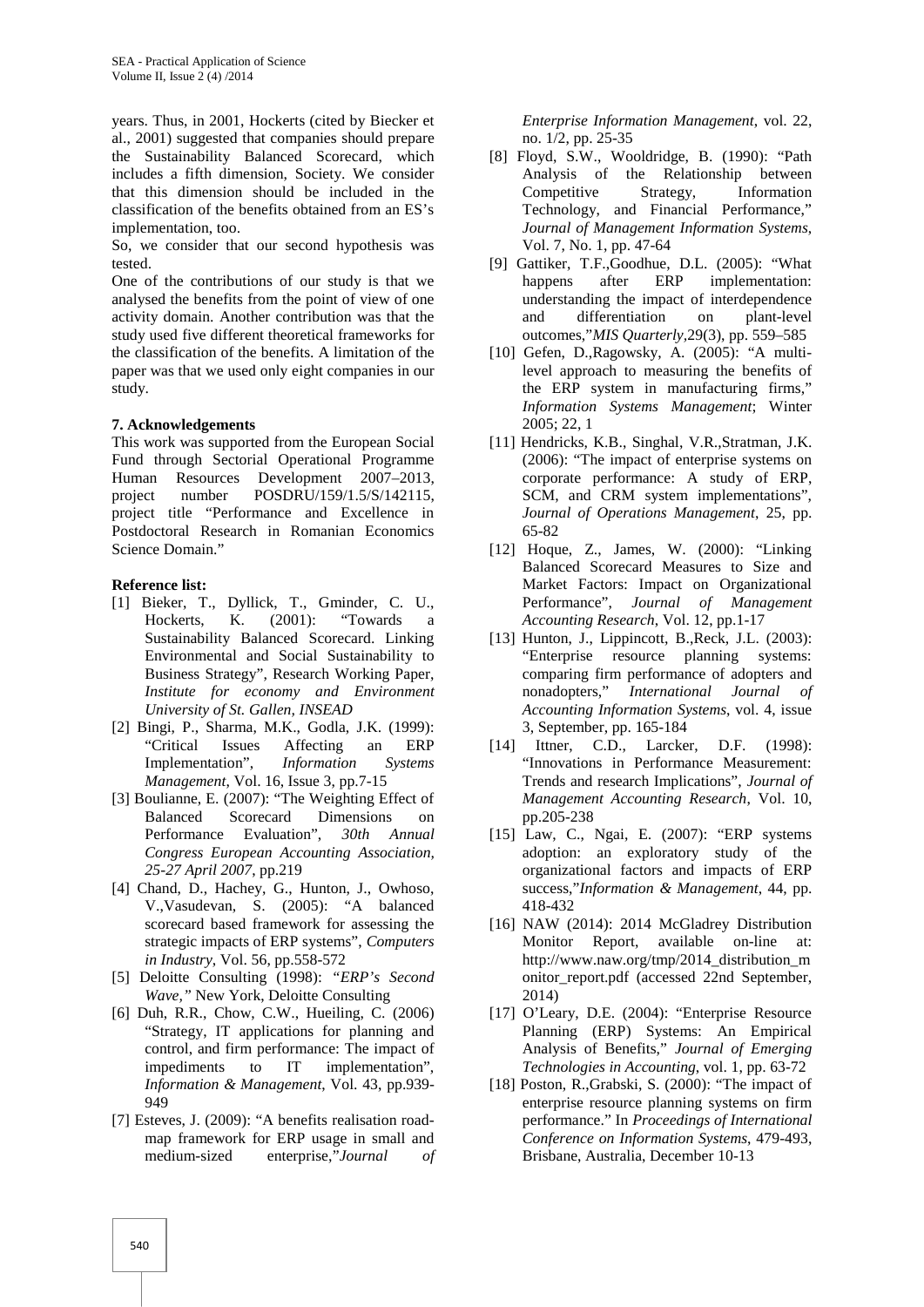- [19] Seddon, P., Staples, S., Patnayakuni, R.,Bowtell, M. (1999): "Dimensions of Information Systems Success," Communications of AIS, 2
- [20] Shang, S.,Seddon, P. (2003): "A Comprehensive Framework for Assessing and Managing the Benefits of Enterprise Systems: The Business Manager's Perspective," in *Second-Wave Enterprise Resource Management Systems. Implementation and Effectiveness*, edited by Shanks, G., Seddon, P.,Willcocks, L., Cambridge University Press
- [21] Soja, P. (2005): "The impact of ERP implementation on the enterprise – An empirical study." In W. Abramowicz (Ed.), *Proceedings of 8th International Conference on Business Information Systems*, pp. 389 – 402,Poznañ, Poland
- [22] Somers, T.M., Nelson, K.G. (2004): "A taxonomy of players and activities across the ERP project life cycle," *Information & Management*, vol. 41: 257-278
- [23] Sumner, M. (2000): "Risk factors in enterprise-wide ERP projects", *Journal of Information Technology*, Vol. 15, pp. 317-327
- [24] Velcu, O. (2005): "Impact of the Quality of ERP Implementations on Business Value", *Electronic Journal of Information Systems Evaluation*, Vol. 8, No. 3, pp.229-238, available online at www.ejise.com
- [25] Velcu, O. (2007): "Exploring the effects of ERP systems on organizational performance – Evidence from Finnish companies", *Journal of Industrial Management and Data Systems*, Vol. 107, No.9, pp. 1316-1334.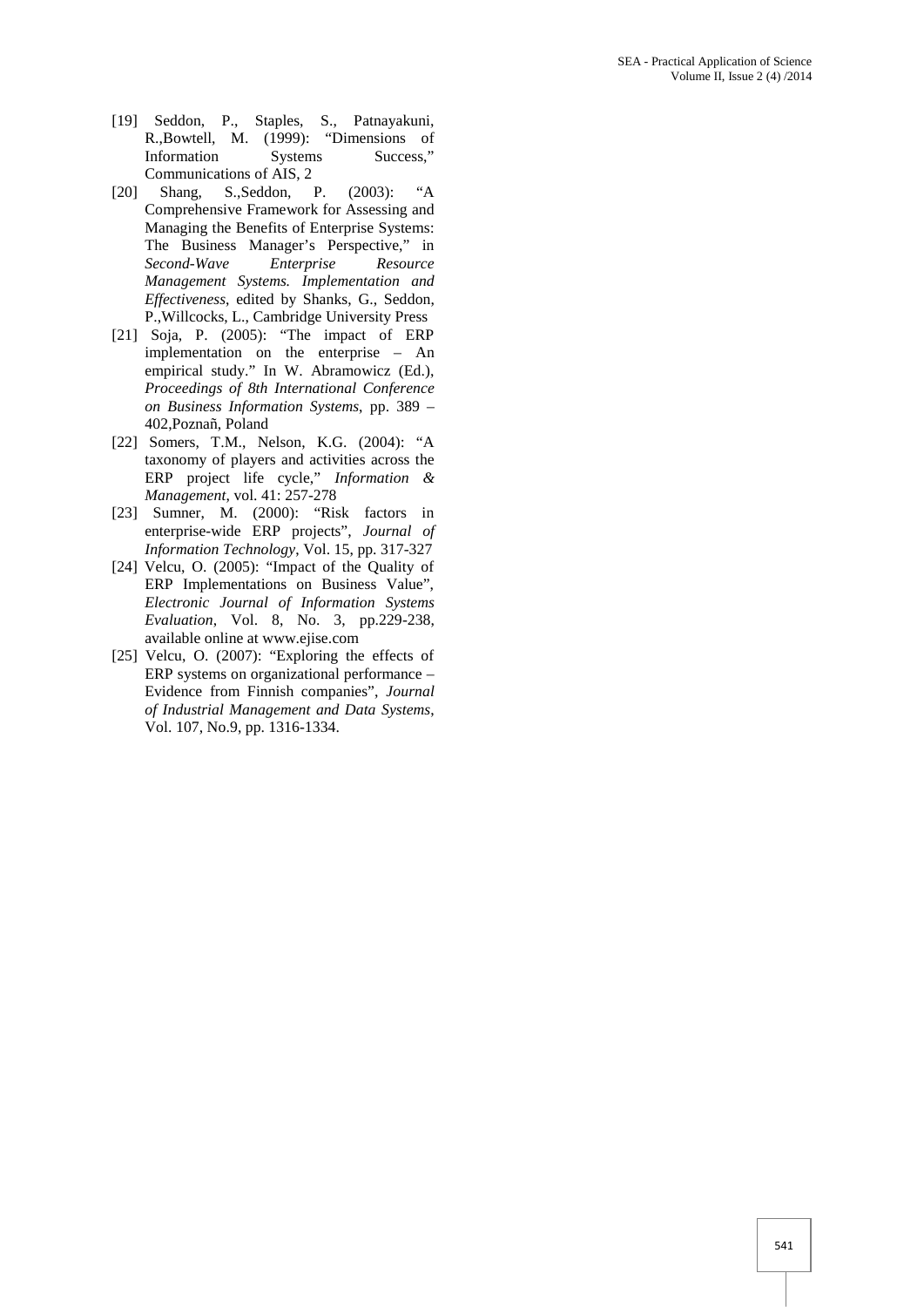#### *Appendices*

Table No 1. *Categories of benefits reported by previous studies*

| <b>Study</b>                       | <b>Categories of benefits</b>                                                        |
|------------------------------------|--------------------------------------------------------------------------------------|
| Soja, 2005                         | Economic, technical, organizational, and social benefits                             |
| Gefen and Ragowsky, 2005           | Overall benefit, organizational profitability, market competition, cost<br>reduction |
| Boulianne, 2007; Duh et al., 2006; | Analyse the benefits through the Balanced Scorecard perspective:                     |
| Hoque and James, 2000; Ittner and  | internal processes dimension, customer dimension, learning and                       |
| Larcker, 1998                      | growth dimension, financial dimension                                                |
| <b>Deloitte Consulting, 1998</b>   | Tangible and intangible benefits                                                     |
| <b>Shang and Seddon, 2003</b>      | Operational, managerial, strategic, IT infrastructure, organizational                |

*Note.*Source: compilation of the author

#### Table No. 2.

*Number of benefits identified by each company*

|                         | Company Number of benefits |
|-------------------------|----------------------------|
|                         | 5                          |
| $\overline{2}$          | y                          |
| $\overline{\mathbf{3}}$ |                            |
|                         | 13                         |
| $\overline{5}$          |                            |
| 6                       | $\overline{5}$             |
| $\overline{7}$          | 6                          |
| 8                       | 11                         |
| <b>Total</b>            | 57                         |

*Note.*Source: compilation of the authors

## Table No. 3.

*Summary of benefits reported*

|                  | <b>Benefit</b>                                       |                  | 2                | 3             | 4                | 5                | 6             | 7                   | 8                |   |
|------------------|------------------------------------------------------|------------------|------------------|---------------|------------------|------------------|---------------|---------------------|------------------|---|
| 1                | <b>Better reports</b>                                |                  | $\mathcal{X}$    |               | $\mathcal{X}$    | $\mathcal{X}$    |               |                     | $\mathcal{X}$    | 5 |
|                  | Time reduction                                       | x                |                  |               |                  |                  | $\mathcal{X}$ |                     | $\mathcal{X}$    | 3 |
| 3                | Increase in productivity                             | $\mathcal{X}$    |                  | $\mathcal{X}$ | $\mathcal{X}$    | $\mathcal{X}$    |               | $\mathcal{X}$       | $\mathcal{X}$    | 6 |
| 4                | Better control (cost, inventories, staff, processes) |                  | $\boldsymbol{x}$ |               |                  | $\boldsymbol{x}$ |               | $\mathcal{X}$       | $\boldsymbol{x}$ |   |
| 5                | Debtors' reduction                                   |                  | $\mathcal{X}$    |               |                  |                  |               |                     |                  |   |
| 6                | <b>Better processes</b>                              | $\boldsymbol{x}$ | $\mathcal{X}$    |               | $\boldsymbol{x}$ |                  | x             | $\boldsymbol{\chi}$ | $\boldsymbol{x}$ | 6 |
| 7                | Improved image                                       |                  | $\mathcal{X}$    |               |                  |                  |               |                     |                  |   |
| 8                | Better customers' satisfaction                       |                  | x                | $\mathcal{X}$ |                  |                  |               |                     |                  |   |
| 9                | Increased sales volume                               |                  |                  | $\mathcal{X}$ |                  |                  |               |                     |                  |   |
| <i><b>10</b></i> | Support of the vendor                                |                  |                  |               | x                | $\mathcal{X}$    |               |                     |                  |   |
| 11               | Restrictions regarding the data integration          |                  |                  |               | $\mathcal{X}$    |                  |               |                     |                  |   |
| 12               | Real time information                                |                  | $\boldsymbol{x}$ |               | $\mathcal{X}$    |                  | $\mathcal{X}$ |                     | $\mathcal{X}$    | 4 |
| 13               | Accuracy                                             | $\mathcal{X}$    |                  |               | х                | $\mathcal{X}$    | $\mathcal{X}$ |                     | $\mathcal{X}$    |   |
| 14               | Supply chain efficiency                              |                  |                  |               |                  |                  | x             |                     |                  |   |

*Note.* Source: compilation of the authors

### Table No. 4.

*Number of benefits in each category*

| There of our changes in called called the    |                                         |
|----------------------------------------------|-----------------------------------------|
| <b>Author</b>                                | No of benefits                          |
| Soja, 2005                                   | $Economic-18$                           |
|                                              | Technical – 12                          |
|                                              | $Organizational-22$                     |
|                                              | $Social - 5$                            |
| Gefen and Ragowsky, 2005                     | $Overall - 39$                          |
|                                              | <i>Organizational profitability – 0</i> |
|                                              | Market competition $-6$                 |
|                                              | $Cost reduction - 8$                    |
| Boulianne, 2007; Duh et al., 2006; Hoque and | Internal processes $-40$                |
| James, 2000; Ittner and Larcker, 1998        | $Customer - 6$                          |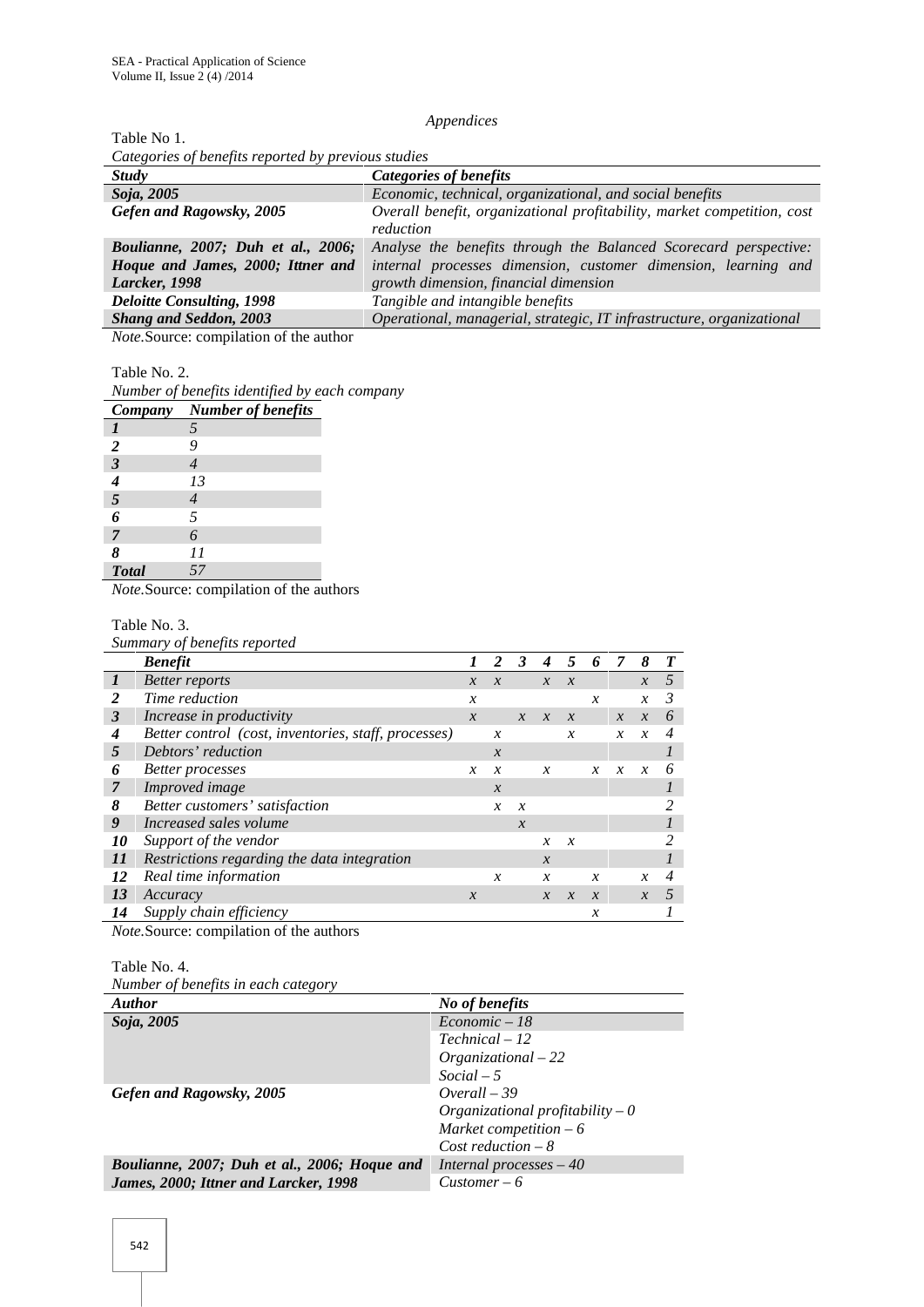| Learning and growth $-1$ |
|--------------------------|
| $Financial - 10$         |
| $Tangible - 49$          |
| Intangible $-8$          |
| $Operational - 35$       |
| $Management - 17$        |
| $Strategyic-2$           |
| IT infrastructure $-1$   |
| $Organizational-2$       |
|                          |

*Note.*Source: compilation of the authors